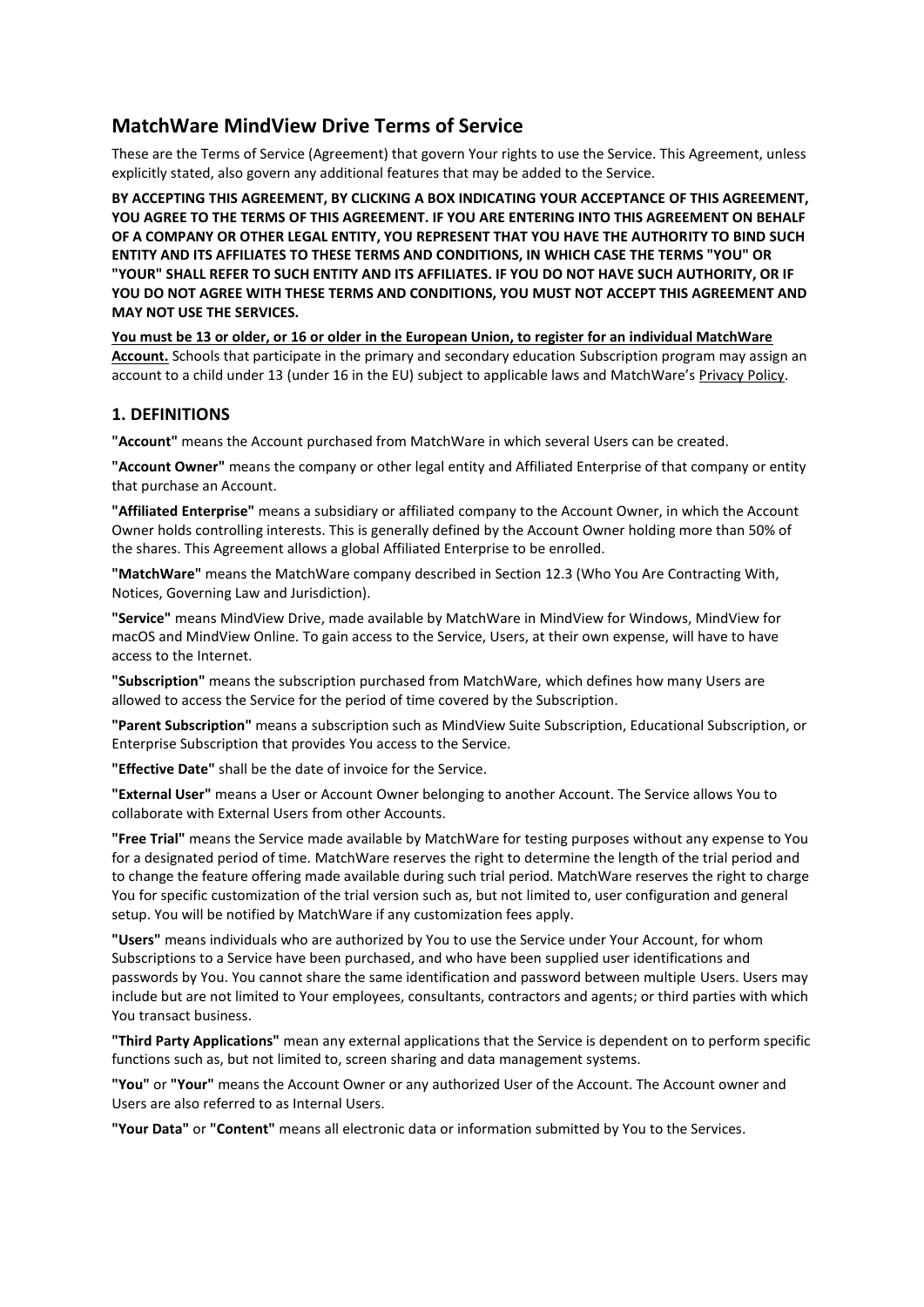## **2. USE OF SERVICE**

### **2.1 Your Responsibilities**

- A. You shall be responsible for acceptance and compliance with this Agreement.
- B. You may not make the Service available to anyone other than Users, sell, resell, rent or lease the Service.
- C. You shall use reasonable commercial efforts to prevent unauthorized use of the Service and inform MatchWare immediately when such unauthorized usage is known.
- D. You shall be responsible for maintaining the confidentiality of usernames and passwords.
- E. You shall be responsible for the contents submitted through the Service in terms of legality, accuracy and integrity of Your Data. You may not store or submit tortuous, infringing or libelous material, nor Data that violates with third party rights.
- F. You may not store and submit any Malicious Code such as viruses, worms, Trojan horses etc.
- G. You may not interfere or disrupt the Service or servers or networks related to the Service, including attempting to gain unauthorized access to the Service and its related systems.
- H. You may not upload, email, transmit, post or make available any Data that is of a "spamming" nature.

#### **2.2 MatchWare Responsibilities**

#### **2.2.1 Service Accessibility**

MatchWare will use commercially reasonable efforts to make the Service available 24 hours a day, 7 days a week, except for scheduled maintenance, Force Majeure, or Internet service provider failures or delays. MatchWare will give at least 24 hours notification on scheduled maintenance through the Service. However, when urgent major fixes need to be performed, MatchWare will reserve the right to engage in emergency maintenance without prior notice. MatchWare makes no warrants of service accessibility in conjunction with Third Party Applications.

## **3. USAGE LIMITATIONS**

The Service is subject to limitations such as, but not limited to, the storage space You purchased with the Service, scheduled maintenance, Your Internet service provider etc. You are provided 1GB of storage space per User.

## **4. STORAGE OF DATA AND GENERAL PRACTICE**

When a Subscription expires MatchWare will store Your Data for 60 days allowing You to access Your Data if You decide to extend the Service within the 60 days. When using the free trial Your Data will also be stored for 60 days after the free trial expires, allowing You to access Your Data if You purchase the Service within the 60 days. Otherwise Your Data will be permanently lost. MatchWare reserves the right to change without notice the length of time Your Data is stored after a Subscription expires or the free trial expires.

MatchWare will use commercially reasonable efforts to store Your Data securely. You agree that MatchWare has no responsibility or liability for the deletion of Your Data stored or transmitted by the Service. You agree that when the Account You are working in has reached its storage limit no more contents can be submitted unless You purchase additional storage space.

#### **4.1 Data Integrity**

MatchWare does not control the Data submitted through the Service and therefore does not guarantee the legality, accuracy and integrity of such Data.

#### **4.2 Disclosure**

You acknowledge, consent and agree that MatchWare may access, preserve and disclose Your Data if required by law to do so or in a good faith belief that such actions are reasonably necessary to enforce these Terms of Service, comply with the legal process, respond to claims that Your Data violates the rights of third parties, respond to Your requests for customer service and protect the rights, property and personal safety of MatchWare, Users and the public. You agree that MatchWare reserves the right to modify and change general practices and limits from time to time.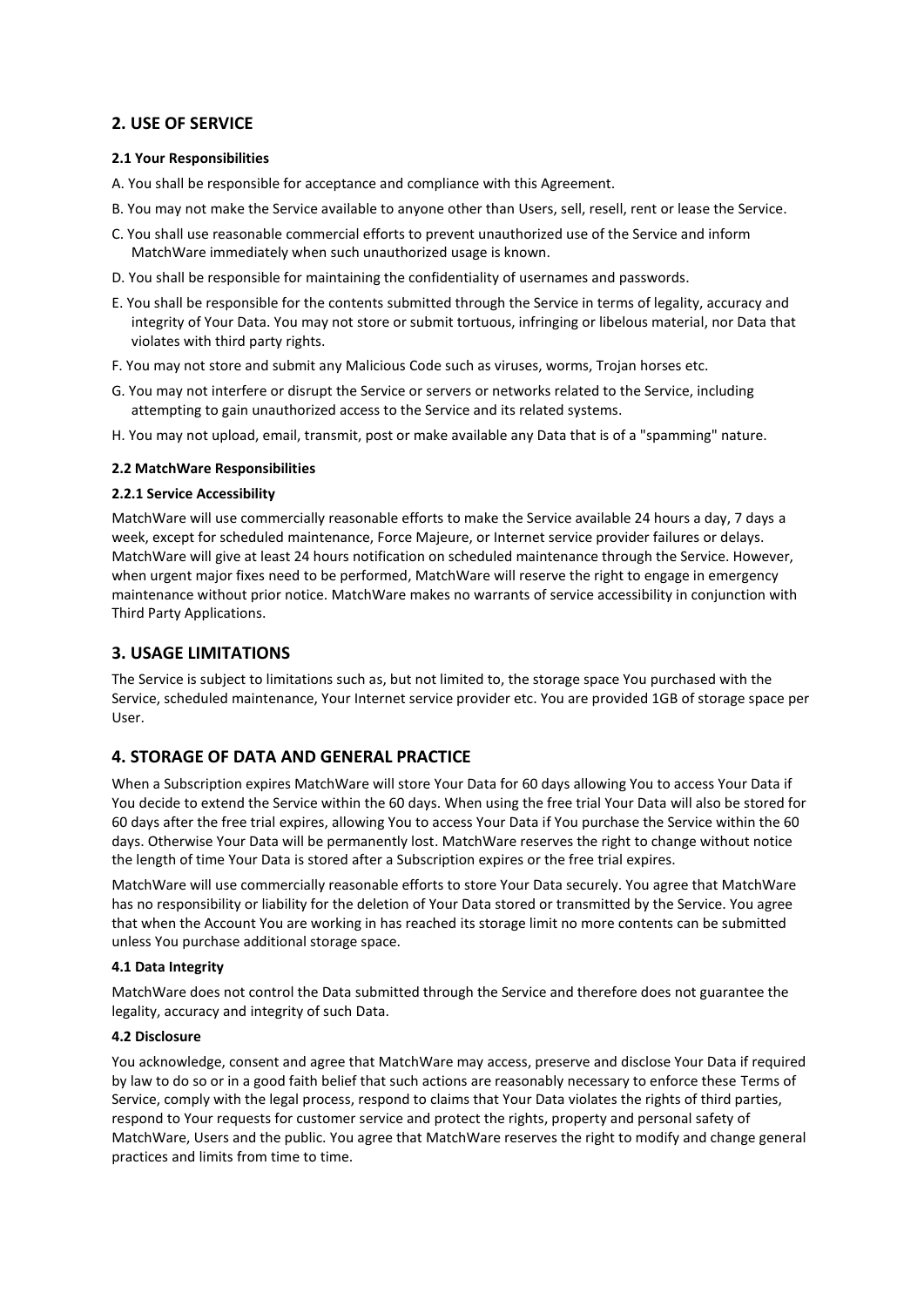### **4.3 Statistics**

You acknowledge, consent and agree that MatchWare may use Your Data for usage statistics to enhance future development of The Service, as long as MatchWare removes all references to You and personal information of Users included in Your Data.

## **5. PRIVACY AND DATA**

In the event that MatchWare is a data processor or sub-data processor of personal data in connection with a Product or the provision of Professional Services, MatchWare treats Your personal data in compliance with applicable laws. For more information, see MatchWare's [Privacy Policy](https://link.matchware.com/privacy_policy) and [Data Security Policy.](https://link.matchware.com/data_security_policy)

## **6. SUPPORT**

MatchWare will provide online support (Level 1) for the Service at no additional charge.

To access the FAQ: <https://faq.matchware.com/en/>

Submit questions under the "Contact" tab.

Phone support (Level 1) is provided for technical issues (including Service defects), but not custom configurations, operational inquiries or general use. Phone support can be obtained at these offices during normal business hours:

MatchWare US: 1-800-880-2810, 9am to 6pm EST

MatchWare UK: +44 208 940 9700, 9am to 6pm GMT

MatchWare France: (0)810000172, 9am to 6pm GMT+1

MatchWare Germany: 040 543764, 9am to 6pm GMT+1

MatchWare DK: +4586208820, 9am to 5pm GMT+1

For Level 2 and 3 support, which includes custom configuration, operational inquiries, general use and training, You must purchase Support Packages.

MatchWare will use its best efforts to recreate and resolve defects with respects to the Service. However, You might be asked to validate Your issues in an isolated environment in order to proceed with a resolution. If MatchWare needs to access Your Data, You must provide MatchWare written consent and acceptance therefore.

Support is available in English, French, German, and Danish.

Business hours and languages supported are subject to change by MatchWare at any given time as long as the support level is not reduced.

## **7. INTELLECTUAL PROPERTY RIGHTS**

MatchWare A/S or its affiliates own all intellectual property rights in and to the Service and the accompanying user documentation (including all enhancements, additions, modifications, or material alterations thereto and copies thereof). You acknowledge and agree that nothing in this Agreement shall, or shall be construed to, grant You any rights to patents, copyrights, trade secrets, trade names, trademarks, or service marks within, in, or associated with MatchWare or the Service, whether registered or unregistered. MatchWare A/S retains all rights not expressly granted.

### **7.1 Suggestions**

MatchWare will have worldwide, irrevocable, royalty-free, perpetual license to use, develop and include in the Service any suggestions, recommendations or improvement requests or feedback from You, including Users, to the Service.

## **8. CONFIDENTIALITY**

### **8.1 Definition of Confidential Information**

"Confidential Information" means information of value to the owner of such information, not generally known to the public, and treated as confidential. Confidential Information shall include Your Data, MatchWare Confidential Information shall include the Service, and Confidential Information may include Terms of Service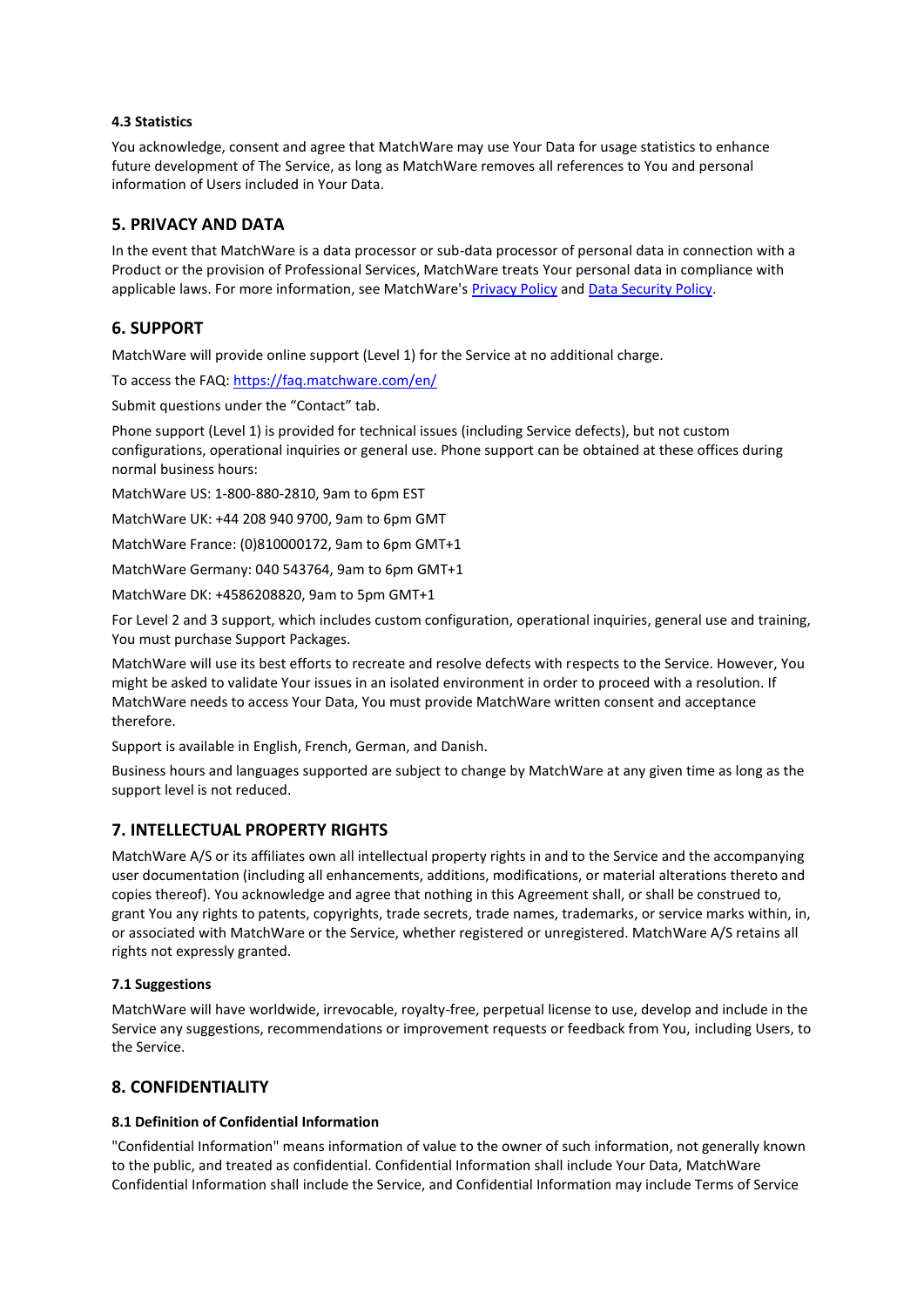in this Agreement. For the avoidance of doubt, Confidential Information includes all proprietary software, documentation, and business information, including, but not limited to, software applications, software application releases, licensing, pricing, techniques, algorithms, processes, financial information, sales and marketing information.

However, Confidential Information (other than Your Data) does not include information that: (a) is publicly available prior to or at the time of disclosure, or later becomes publicly available through no act of the Receiving Party; (b) was, prior to disclosure hereunder, rightfully known to the Receiving Party (other than in connection with this Agreement) without confidentiality restriction; (c) is developed by the Receiving Party independently of any of the Confidential Information received in confidence from Disclosing Party, as evidenced by the Receiving Party's written records; or (d) is rightfully received by the Receiving Party from a third party without restriction and without breach of any obligations of confidentiality running to the Disclosing Party.

Each party acknowledges that, as a result of this Agreement, it may gain access to certain Confidential Information of the other party. For purposes of this Agreement, the party disclosing Confidential Information is considered the "Disclosing Party", and the party receiving such Confidential Information is considered the "Receiving Party".

During the term of this Agreement and for a period of five (5) years thereafter, each Receiving Party agrees:

- a. To hold the Disclosing Party's Confidential Information in strict confidence, using the same degree of (but no less than reasonable) care and protection that it exercises with its own Confidential Information of a similar nature;
- b. Not to reproduce, reverse engineer, decompile, or disassemble the Confidential Information by any means or for any purpose;
- c. Not to directly or indirectly disclose, distribute, or otherwise make available any Confidential Information of the Disclosing Party to a third party;
- d. Not to copy or use Disclosing Party's Confidential Information for any purpose other than as necessary to fulfill Receiving Party's obligations or exercise its rights under this Agreement;
- e. To disclose the other party's Confidential Information only to its employees with a need to know in order to fulfill such party's obligations hereunder and who have been informed of and have agreed to abide by the provisions of this Agreement; and
- f. To disclose Confidential Information of the Disclosing Party to the extent that such disclosure is approved in writing by the Disclosing Party or is required by law or by the order of a court or similar judicial or administrative body, provided that the Receiving Party notifies the Disclosing Party of such required disclosure promptly and in writing and cooperates with the Disclosing Party, at the Disclosing Party's reasonable request and expense, in any lawful action to contest or limit the scope of such required disclosure.

## **9. WARRANTIES AND DISCLAIMERS**

### **9.1 Warranties**

YOU AGREE TO AND UNDERSTAND THAT EXCEPT AS SUCH DISCLAIMER MAY BE LIMITED BY APPLICABLE LAW OR AS OTHERWISE SET FORTH HEREIN:

- 1. MATCHWARE EXPRESSLY DISCLAIMS ALL WARRANTIES OF ANY KIND, WHETHER EXPRESS OR IMPLIED, INCLUDING, WITHOUT LIMITATION, THE IMPLIED WARRANTIES OF MERCHANTABILITY, FITNESS FOR A PARTICULAR PURPOSE AND NON-INFRINGEMENT;
- 2. MATCHWARE MAKES NO WARRANTY WITH RESPECT TO PERFORMANCE, SECURITY, CAPABILITY, CURRENTNESS, OR THAT THE SERVICE WILL MEET YOUR REQUIREMENTS;
- 3. MATCHWARE MAKES NO WARRANTY THAT THE SERVICE WILL BE ERROR-FREE, SECURE AND UNINTERRUPTED, NOR THAT ERRORS WILL BE CORRECTED;
- 4. MATCHWARE MAKES NO WARRANTY FOR UNAUTHORIZED USE OF THE SERVICE. USE OF THE SERVICE IS AT YOUR OWN DISCRETION AND RISK, AND YOU WILL BE SOLELY RESPONSIBLE FOR ANY RISK.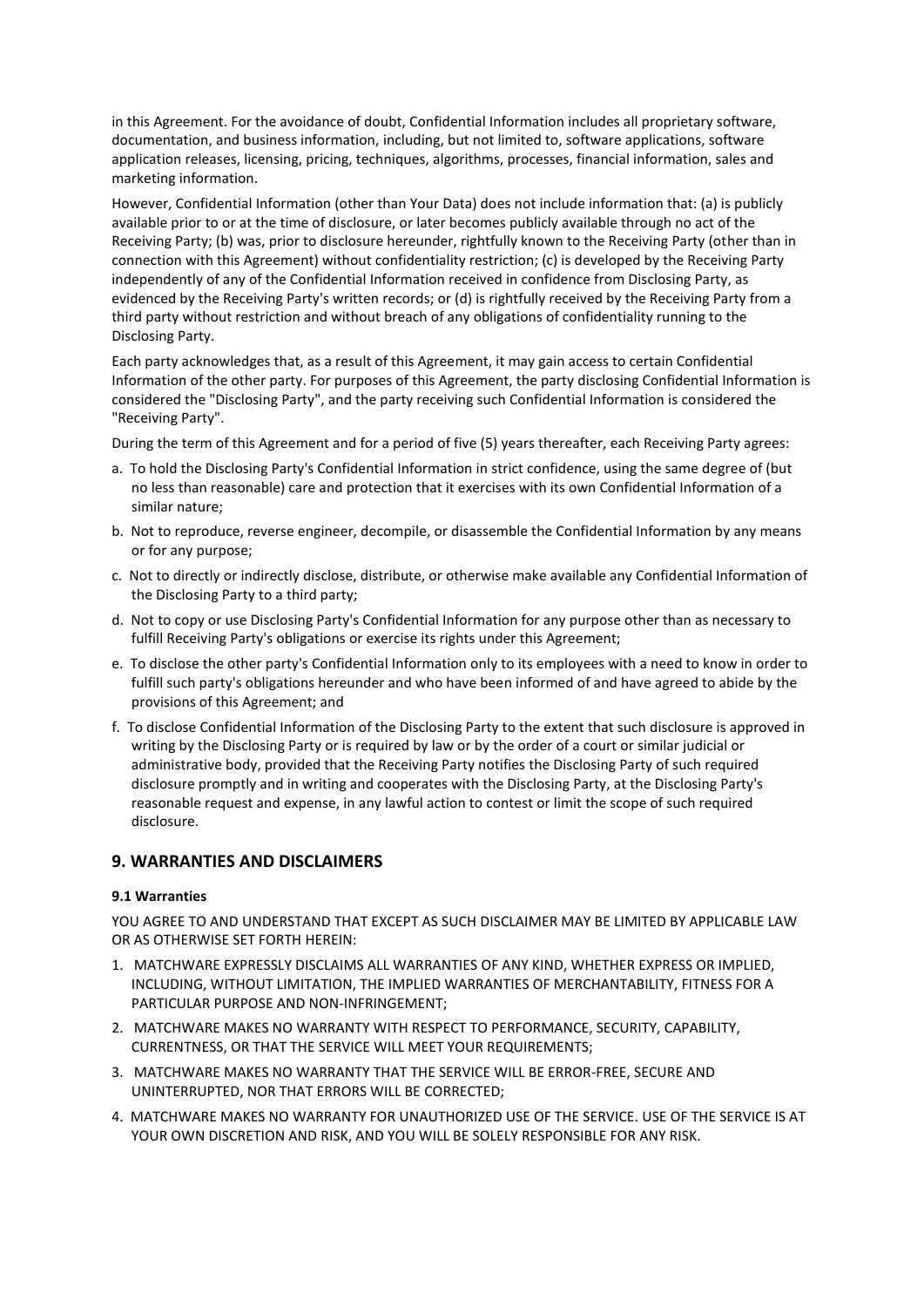## **10. LIMITATION OF LIABILITY**

The entire and exclusive liability and remedy for breach of the foregoing limited warranty shall be limited to refund provided in Section "Term and Termination" of the MindView Suite Terms of Service. In no event shall either party be liable to the other party for any special, indirect, consequential, exemplary, punitive, incidental, or similar damages, including but not limited to, loss of profit, data, or use of the Service, even if MatchWare has been advised of the possibility of such damages. MatchWare makes no representation or warranty that the Service or documentation are "error free" or meet any of the Users particular standards, requirements, or needs. In no event shall MatchWare's liability exceed the amount paid by You hereunder in the 12 months preceding the incident. To the extent that applicable law does not allow the exclusion or limitation of implied warranties or limitation of liability for incidental or consequential damages the above limitation or exclusion may not apply to You.

## **11. MUTUAL INDEMNIFICATION**

### **11.1 Indemnification by MatchWare**

MatchWare will, at its expense, indemnify, defend and hold You harmless against any and all action brought against You to the extent that it is based on a claim that the Service or any part thereof or any MatchWare trademark used in relation thereto, when used within the scope of this Agreement, infringes any trademark, copyright, trade secret, patent or other intellectual property right, and MatchWare will pay any costs, damages and/or attorneys' fees awarded against You in such action or payable pursuant to a settlement agreed to by MatchWare. The foregoing obligation shall be subject to You notifying MatchWare promptly in writing of the claim, giving MatchWare the exclusive control of the defense and settlement thereof, and providing all reasonable assistance in connection therewith.

### **11.2 Indemnification by You**

You will, at Your expense, indemnify, defend and hold MatchWare harmless against any and all action brought against MatchWare by a third party alleging that (i) Your Data or MatchWare's transmission or hosting thereof infringes or violates the rights of the third party (ii) Your Data and transmission of Your Data infringes or violates the rights of the third party (iii) Your use of the Service infringes or violates the rights of the third party (iv) Your use of the Service failed to comply with applicable laws, rules or regulations in its performance of this Agreement. You will pay any costs, damages and/or attorneys' fees awarded against MatchWare in such action, or any amounts paid by MatchWare under a court-approved settlement thereof, provided that MatchWare promptly give You written notification of the action and give You sole control of the defense and settlement of the claim against MatchWare.

## **12. GENERAL TERMS**

### **12.1 Entire Agreement**

This Agreement sets forth the entire agreement and understanding of the parties relating to the subject matter herein and supersedes all prior discussions between them. No modification of or amendment to this Agreement, nor any waiver of any rights under this Agreement, shall be effective unless in writing signed by both parties.

Neither this Agreement nor any of the rights, interests or obligations of either party shall be assigned or transferred by either party without the prior written consent of the other party, provided, however, that either party may assign this Agreement pursuant to a merger, acquisition, or similar transaction. All of the terms and conditions of this Agreement shall be binding upon, inure to the benefit of, and be enforceable by the respective successors and any permitted assigns of the parties.

### **12.2 Notices**

Notices under this Agreement shall be sufficient only if personally delivered, delivered by a major commercial rapid delivery courier service, delivered by facsimile transmission confirmed by first class mail, or mailed by certified or registered mail, return receipt requested, to a party at its address set forth herein or as amended by notice pursuant to this subsection. If not received sooner, notice by mail shall be deemed received seven (7) days after deposit. Who You should direct notices to depends on where You are domiciled, see Section 12.3.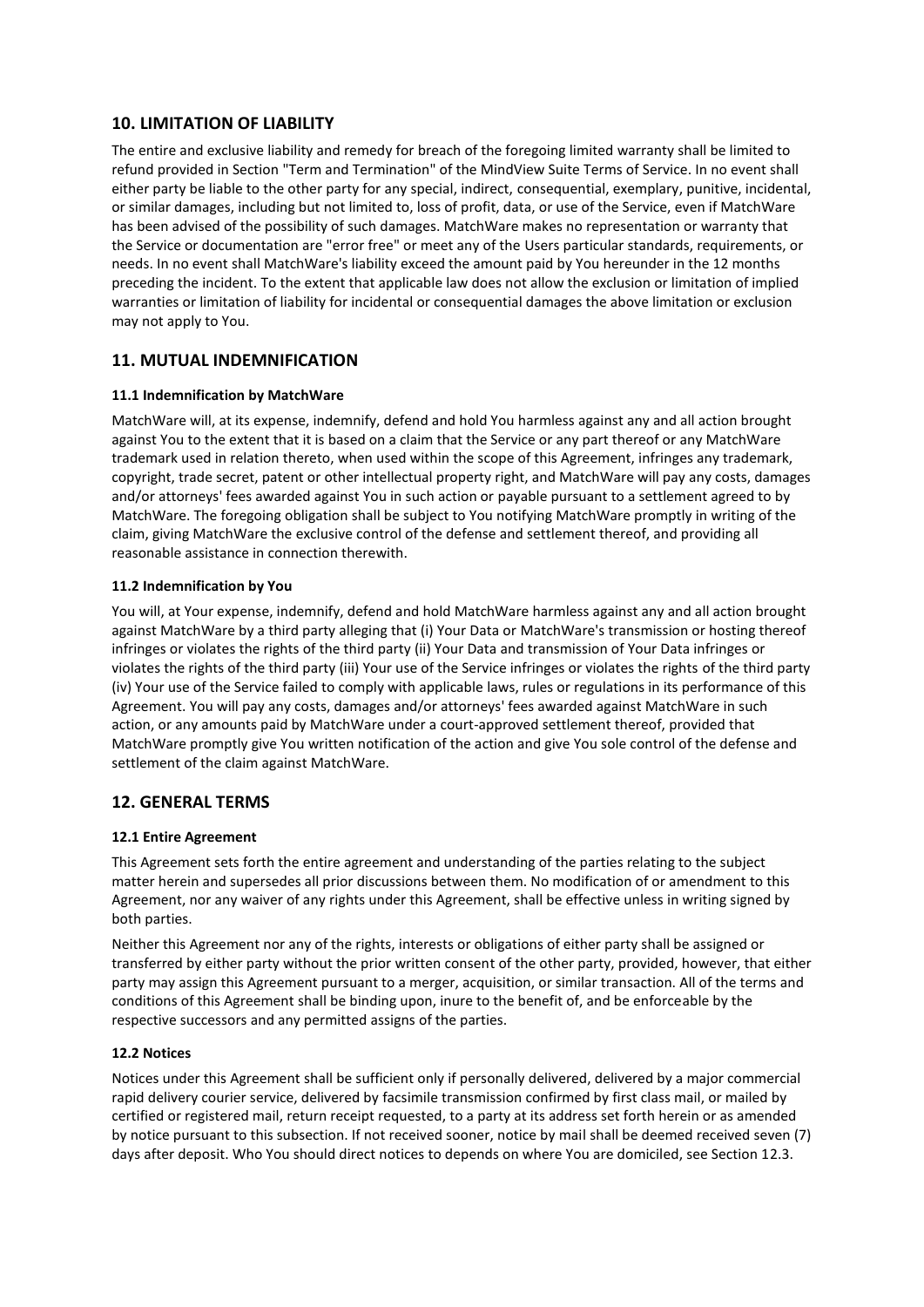### **12.3 Governing Law and Who You Are Contracting With**

Who You are contracting with depends on where You are domiciled along with the Governing Law and Jurisdiction:

| <b>Domiciled in:</b>                                          | <b>MatchWare Entity</b>                                                   | Notices sent to:                         | <b>Governing Law</b>                                 |
|---------------------------------------------------------------|---------------------------------------------------------------------------|------------------------------------------|------------------------------------------------------|
| North, South or Central America,<br>Australia and New Zealand | MatchWare Inc.<br>311 S. Brevard Ave.<br>Tampa, FL 33606<br><b>USA</b>    | Legal Department<br>Fax: +1-813-254-6654 | Florida and controlling<br>United States Federal Law |
| Scandinavia                                                   | MatchWare A/S<br>P. Hiort-Lorenzens<br>Vej 2A<br>8000 Aarhus C<br>Denmark | Legal Department<br>Fax: +4587303501     | Danish Law                                           |
| Germany, Austria, Switzerland                                 | MatchWare GmbH<br>Anckelmannsplatz 1<br>20537 Hamburg<br>Deutschland      | Legal Department<br>Fax: +4940543789     | German Law                                           |
| UK, France and Rest of the World                              | MatchWare Ltd.<br>3-5 Red Lion Street<br>Richmond, TW9 1RJ,<br>UK         | Legal Department<br>Fax: +442083322170   | UK Law                                               |

### **12.4 Relationship of the Parties**

The parties hereto are independent contractors. Neither party is, nor shall claim to be, a legal agent, representative, partner or employee of the other; neither shall contract in the name of the other nor assume or create any obligations, debts, or liabilities for the other. Neither party relies on any promises, inducements or representations made by the other except as expressly provided in this Agreement. This Agreement is not intended to constitute, create, give effect to or otherwise recognize a joint venture, partnership, or formal business entity of any kind between the parties.

Either party may include the other party in a customer or vendor list. You also agree to consider the following upon request from MatchWare: (i) participate in case studies and in Return of Investment studies, (ii) serve as a reference, link exchange and use of Your logo as reference on MatchWare's website, (iii) collaborate on press releases announcing the relationship.

### **12.5 No Waiver**

No waiver of any term or condition of this Agreement shall be valid or binding on either party unless the same shall have been mutually assented to in writing by both parties. The failure of either party to enforce at any time any of the provisions of this Agreement, or the failure to require at any time performance by the other party of any of the provisions of this Agreement, shall in no way be construed to be a present or future waiver of such provisions, nor in any way effect the ability of either party to enforce each and every such provision thereafter.

### **12.6 Force Majeure**

Nonperformance by either party shall be excused to the extent that performance is rendered impossible by strike, fire, flood, earthquake, governmental acts or orders or restrictions, failure of suppliers, or any other reason where failure to perform is beyond the control and not caused by the negligence of the non-performing